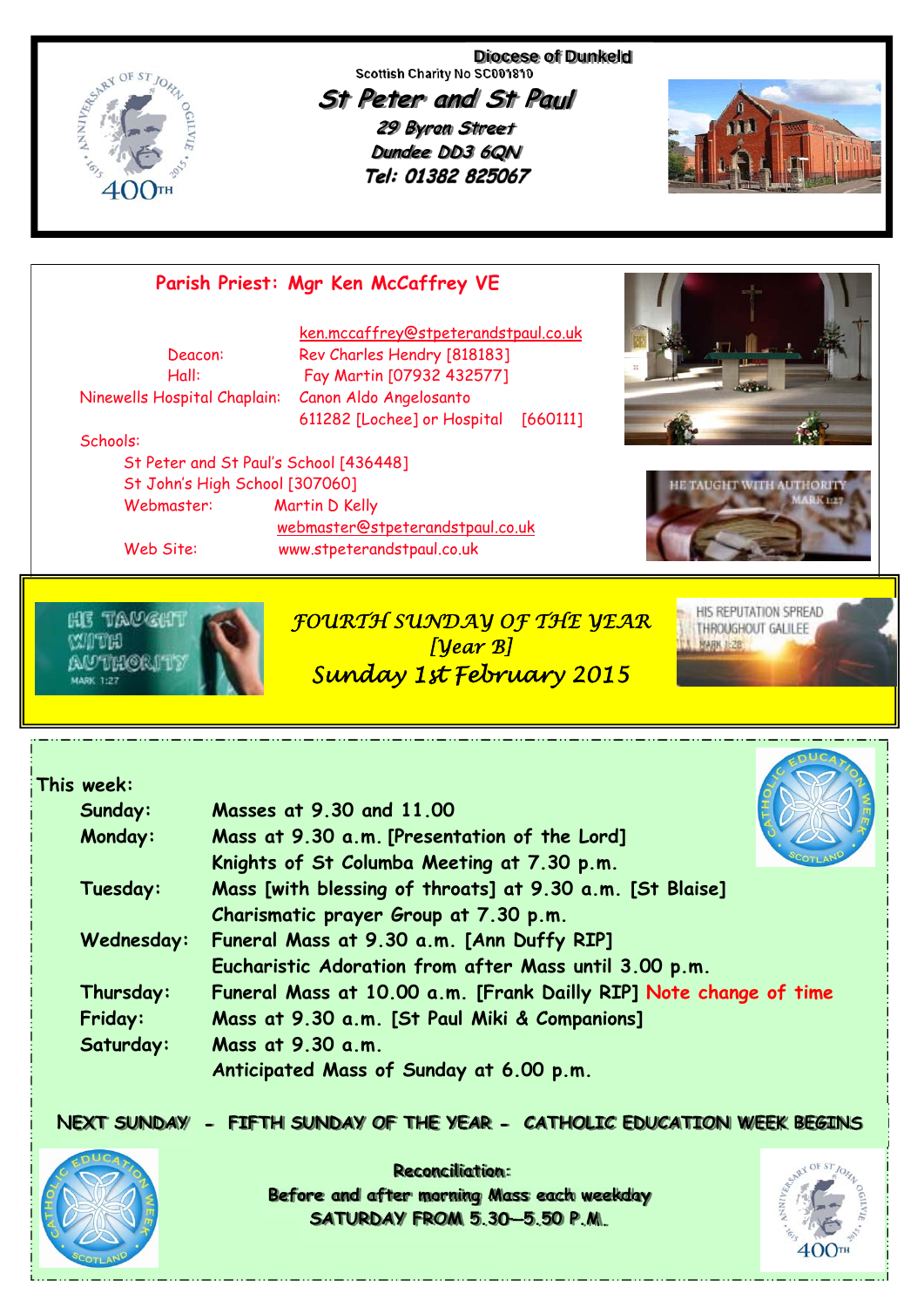#### PLEASE PRAY FOR:

For our recently deceased: **Ann Duffy [Funeral on Wednesday at 9.30 a.m.], Frank Dailly [Funeral on Thursday at 10.00 a.m.], Graham McWilliams, Ian Dolan, Ann Duncan & Clem Forbes** 

And for all whose anniversaries occur at this time**: Mary Carroll, Margaret McGarvey, Kevin McGarvey, John McKinlay, Jimmy Moncur, James Ness, Winnie Sarti, John Rice, Catherine Duncan, Gertrude Ruddy, Peggy Quinn & Ronald Mackie.** 

For those sick in hospital: **Baby Orryn Glancy, Baby Christopher Kane, & Pauline Murphy**  And all those who are sick or housebound in our parish and receive the Eucharist each Sunday:

**If one of your family is in hospital, you should let Canon Aldo know.** 

**If someone is sick at home, please let Fr Ken or Deacon Charles know.** 

**Please let us know if you are going into hospital and we will let Canon Aldo know** 



*COLLECTIONS* **Sunday 25th January £1436 (£688.50 was Gift Aid)** 



Second Collection for AFRICAN MISSIONS was £520

 *NEXT SUNDAY - CATHOLIC EDUCATION COLLECTION* 

EUCHARISTIC ADORATION on Wednesdays,

in the Small Chapel [enter by side door] from 10.00 to 3.00 Please try to make a visit to the Blessed Sacrament during the day

### **CHILDREN'S LITURGY OF THE WORD**

**CHILDREN'S LITURGY OF THE WORD** will continues today at 11 o'clock Mass.

WORLD DAY OF PRAYER FOR THE STCK

Mass of Our Lady of Lourdes on Wednesday 11th February at 7.00 p.m., in the Church of the Immaculate Conception [St Mary's, Lochee]. Mgr Aldo Angelosanto invites all parishioners to share in this special Mass.

### THE YEAR OF MARK

This is the Liturgical Year of Mark, the Evangelist. Would you like to appreciate the Liturgy more deeply this year?

If so, come and join us for 2 evenings on CELEBRATING THE YEAR OF MARK IN THE LECTIONARY AND THE LITURGY at the Diocesan centre, Convent Building, Lawside Road, on Thursdays 5th and 12th February at 7.00 p.m.

These sessions may interest you if you minister in the Liturgy as Reader, Canor, Musician, if you lead Children's Liturgy, are involved in RCIA otr teach in our schools. The sessions will be led by Fr Kevin Golden. To book a place, e mail Fr Kevin at kevinjamesgolden@hotmail.com or phone 225453. Alternatively book a place by letting Fr Ken or Deacon Charles know.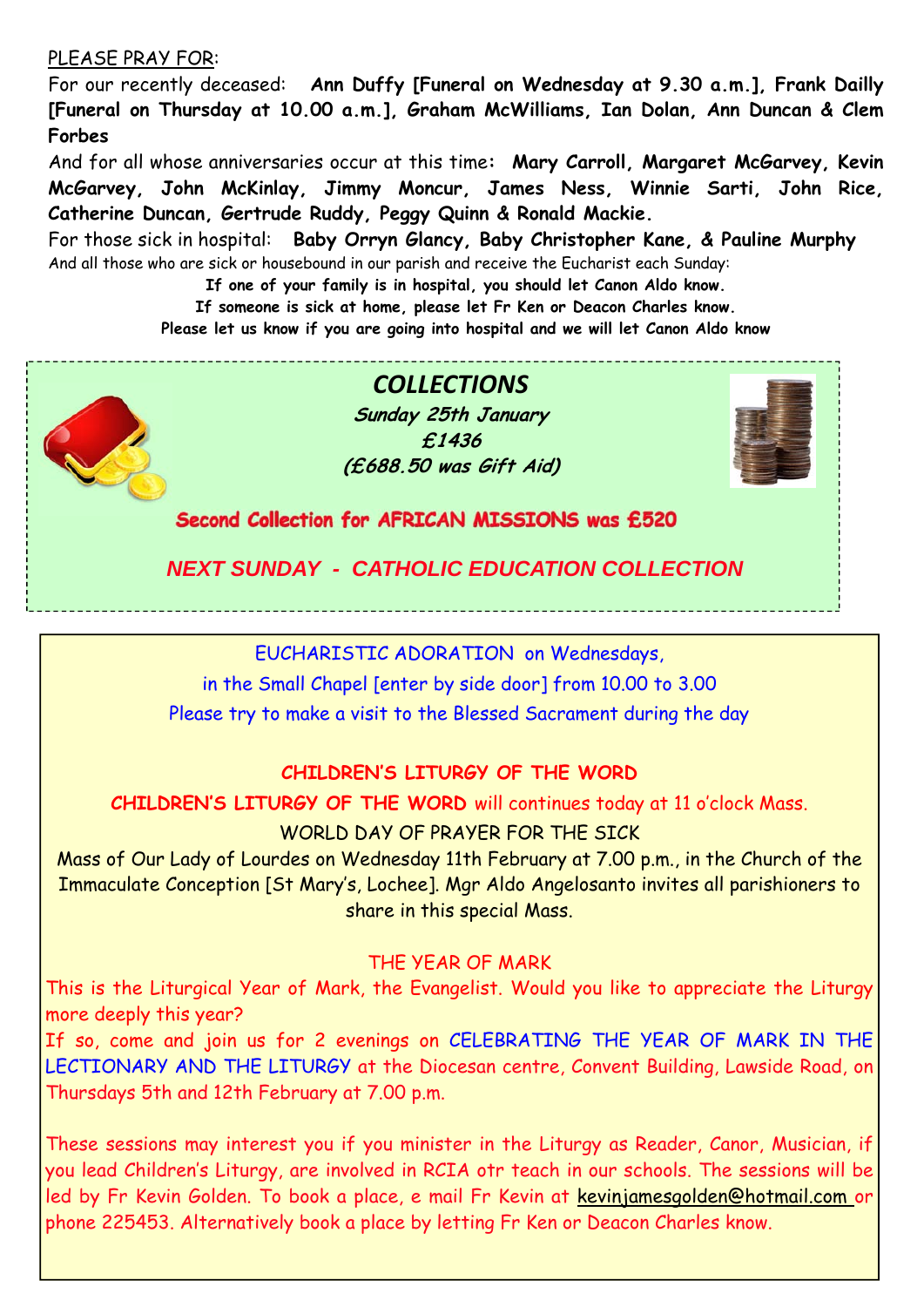# PARISH ACCOUNTS FOR YEAR ENDED 31<sup>st</sup> DECEMBER 2014

# MAIN INCOME

| <b>Total Collections:</b><br>Gift Aid: |                                      | 72,851<br>7.583 |                  |
|----------------------------------------|--------------------------------------|-----------------|------------------|
|                                        | Other Income: [Donations / Hall etc] | 11,388          | 80,434<br>11,388 |

**£91,822**

## MAIN EXPENDITURE

| 5,626  |
|--------|
| 8,734  |
| 11,343 |
| 24,814 |
| 5,367  |
| 6,859  |
| 17,700 |
| 3,881  |
|        |

£**84,324** 

#### **TOTAL SURPLUS: £7,498 [8.17%]**

Notes:

A fuller version of these accounts is available, on request, for inspection by all who Gift Aid their collection.

May I thank all who contribute to the upkeep of the parish and particularly those who pay Income Tax and Gift Aid their donations

*Mgr Ken McCaffrey* [Parish Priest] *Ben Johnson* [Book-keeper]

29<sup>th</sup> January 2015